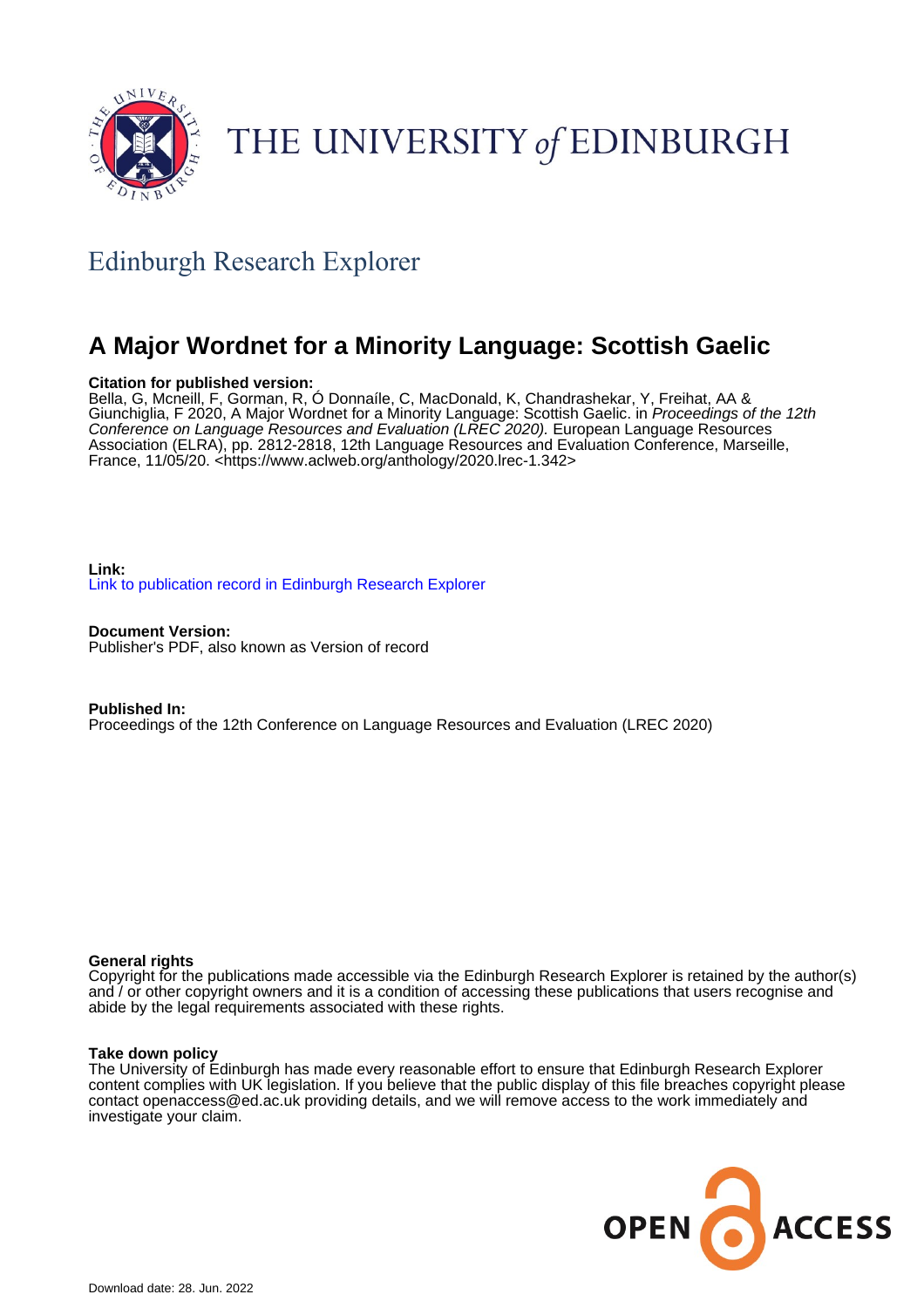# A Major Wordnet for a Minority Language: Scottish Gaelic

# Gábor Bella<sup>1</sup>, Fiona McNeill<sup>2</sup>, Rody Gorman<sup>3</sup>, Caoimhín Ó Donnaíle<sup>3</sup>, Kirsty MacDonald, Yamini Chandrashekar<sup>1</sup>, Abed Alhakim Freihat<sup>1</sup>, and Fausto Giunchiglia<sup>1</sup>

<sup>1</sup>University of Trento, via Sommarive, 5, 38123 Trento, Italy

<sup>2</sup>Heriot–Watt University, Edinburgh, EH14 4AS, Scotland

<sup>3</sup>Sabhal Mòr Ostaig, University of the Highlands and Islands, Sleat, Isle of Skye, IV44 8RQ, Scotland

gabor.bella@unitn.it, f.mcneill@hw.ac.uk, anguth@btinternet.com, caoimhin@smo.uhi.ac.uk, curstag@gmail.com,

yamini.chandrashekar@studenti.unitn.it, abdel.fraihat@gmail.com, fausto.giunchiglia@unitn.it

#### Abstract

We present a new wordnet resource for Scottish Gaelic, a Celtic minority language spoken by about 60,000 speakers, most of whom live in Northwestern Scotland. The wordnet contains over 15 thousand word senses and was constructed by merging ten thousand new, high-quality translations, provided and validated by language experts, with an existing wordnet derived from Wiktionary. This new, considerably extended wordnet—currently among the 30 largest in the world—targets multiple communities: language speakers and learners; linguists; computer scientists solving problems related to natural language processing. By publishing it as a freely downloadable resource, we hope to contribute to the long-term preservation of Scottish Gaelic as a living language, both offline and on the Web.

Keywords: wordnet, Scottish Gaelic, under-resourced language, minority language, lexical semantics, translation, lexical gap, language diversity

### 1. Introduction

Scottish Gaelic, a Celtic language, derives from Middle Irish, yet it is considered today as a distinct language. While it used to be spoken throughout Scotland, its current speakers are estimated to be fewer than 60,000 [\(Census,](#page-6-0) [2011\)](#page-6-0) and is considered as an endangered language.

As the World Wide Web takes over ever higher portions of our everyday life, the accessibility, and ultimately the survival, of pretty much any idea or artifact is increasingly determined by its online visibility. As the seminal article on *digital language death* points out [\(Kornai, 2013\)](#page-7-0), this observation also holds for languages: those that are not actively used online will likely fall behind in their deemed usefulness by its potential speakers, accelerating their extinction.

For most minority languages, a further problem arises from the often incomplete lexicon with respect to modern terms, pertaining to inventions, discoveries, and other phenomena from the 20th and 21st centuries. The lack of suitable terms to designate contemporary concepts is perceived by potential speakers as a hindrance to effective language use.

Similar problems are faced from a computational perspective: the weak online presence of minority languages, such as Scottish Gaelic (*Gaelic* in short in the rest of the paper), transpires as a lack of digital corpora, which prevents stateof-the-art data-driven language processing methods, such as machine translation, from being applied in an efficient manner.

As an attempt to counter these tendencies, we release the *Unified Scottish Gaelic Wordnet*, a free lexico-semantic resource containing over 10k words that lexicalise 13k word meanings (*synsets* in wordnet terminology).<sup>[1](#page-1-0)</sup> The resource was built by merging two sources: in a larger part (about 60%), the translation of subsets of the English *Prince-*

ton WordNet<sup>[2](#page-1-1)</sup> [\(Miller, 1998\)](#page-7-1) by language experts; and in a smaller part (about 40%), an existing wordnet from the *Extended Open Multilingual Wordnet* project [\(Bond and](#page-6-1) [Foster, 2013a\)](#page-6-1), itself directly converted from the Scottish Gaelic Wiktionary.

Contrary to wordnets in most other languages, our wordnet also provides over 600 explicitly marked Gaelic *lexical gaps* (English words that have no Gaelic equivalent) as well as 73 English gaps (Gaelic words that have no English equivalent). This—for the moment relatively small yet unique—set of gaps has good potential to be exploited in further research on language diversity [\(Giunchiglia et al.,](#page-7-2) [2017\)](#page-7-2).

For automating the generation of translation tasks (to be undertaken by human language experts), computing statistics, merging the two wordnets, and generating the end result, we used as general framework the *Universal Knowledge Core* (UKC), a large-scale multilingual lexico-semantic resource that currently consists of the lexicons of over a thou-sand languages, represented as wordnet structures.<sup>[3](#page-1-2)</sup>

We consider this wordnet to be potentially beneficial for the continued use of the Gaelic language. Due to being linked to all other wordnets of the world, it can be exploited by humans as a multilingual dictionary. It can also be used computationally, e.g. for natural language understanding tasks (such as word sense disambiguation on Gaelic text) or as a seed dictionary for the generation of cross-lingual word embeddings. The latter may, in turn, be able mitigate the lack of large Gaelic corpora for learning-based solutions.

The rest of the paper is organised as follows: section 2 presents the state of the art on lexico-semantic resources for Gaelic. Section 3 provides a quick overview on wordnets and on how the UKC was used to drive wordnet genera-

<span id="page-1-0"></span><sup>1</sup>[http://ukc.disi.unitn.it/index.php/](http://ukc.disi.unitn.it/index.php/gaelic/) [gaelic/](http://ukc.disi.unitn.it/index.php/gaelic/)

<span id="page-1-1"></span><sup>&</sup>lt;sup>2</sup>Following conventional usage, we use the orthography *'WordNet'* to refer to the original English Princeton WordNet, and *'wordnet'* to designate similar resources of other languages.

<span id="page-1-2"></span><sup>3</sup><http://ukc.disi.unitn.it/>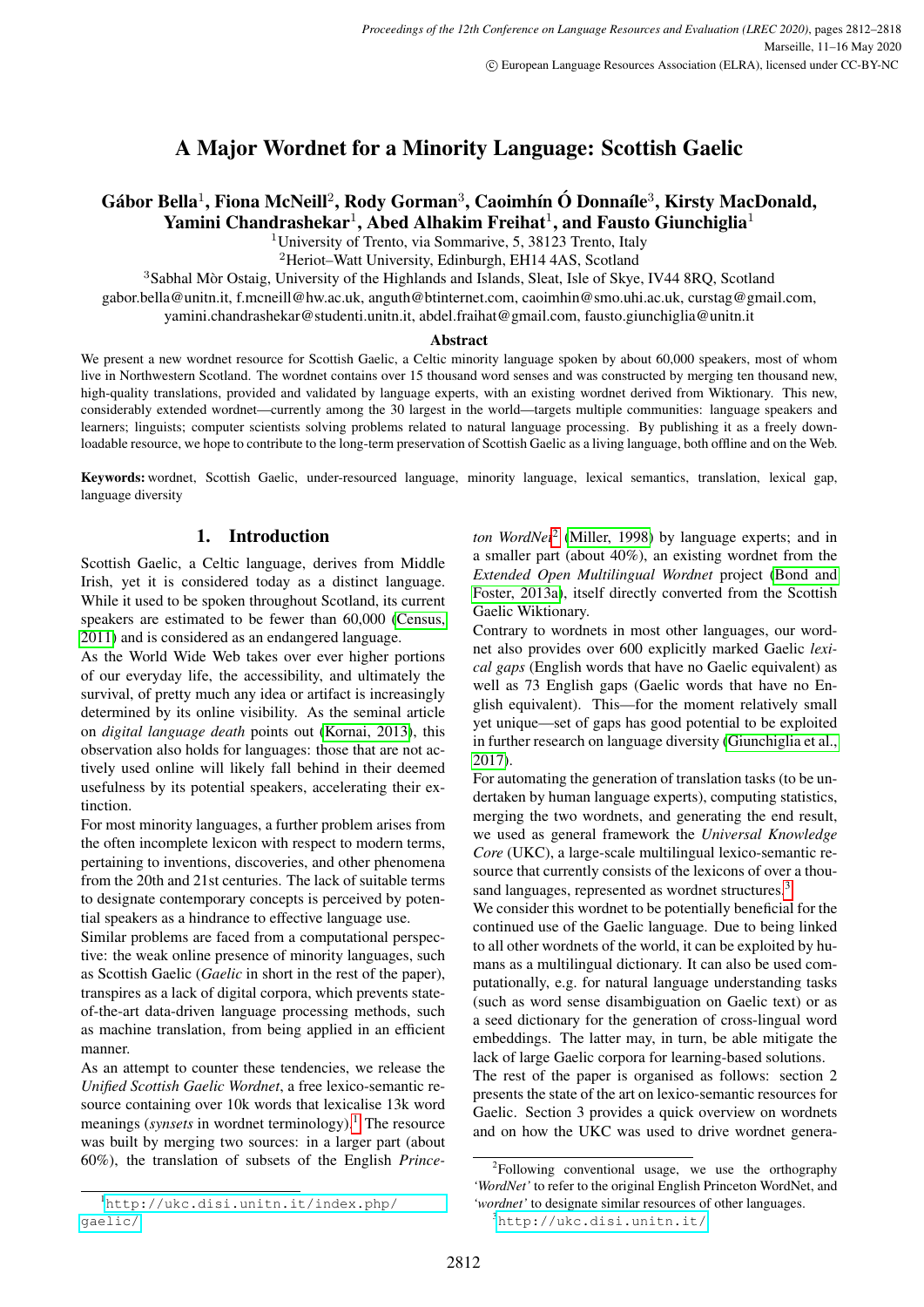tion. Section 4 gives details on the methodology used for producing the wordnet. Section 5 presents the end results, including statistics, availability, and the lessons learnt. Finally, section 6 reflects on follow-up work.

#### 2. Lexical Resources for Gaelic

Although Celtic languages dominated Europe in the late centuries BCE up until the spread of Latin throughout the continent, there are currently only six extant languages[4](#page-2-0) . These are divided into the Brittonic or P–Celtic languages—Welsh, Breton, and Cornish—and the Goidelic or Q-Celtic languages—Scottish Gaelic, Irish,<sup>[5](#page-2-1)</sup> and Manx. The latter three all derive from Middle Irish. Whilst many similarities still exist between the Goidelic languages, they are not generally mutually comprehensible<sup>[6](#page-2-2)</sup>, and there are significant lexical, phonetic, grammatical, and orthographic differences. The Brittonic and Goidelic languages are significantly different and not mutually comprehensible.

#### 2.1. State of the Art on Gaelic Resources

There is a shortage of resources for all of these minority languages. Irish, Welsh and Gaelic are all recognised as official languages in their indigenous countries (Ireland, Wales and Scotland respectively) and receive some level of state support, including provision of state education through the medium of the language from 3–18 and in higher education<sup>[7](#page-2-3)</sup>. Nevertheless, developing extensive resources for minority languages is challenging.

Though Gaelic has been a written language for many hundreds of years, the first attempt to create a significant Gaelic–English dictionary was the *Armstrong dictionary* of 1825 [\(Armstrong, 1825\)](#page-6-2), which was quickly followed by the larger *Dictionarium Scoto-Celticum* [\(Maclachlan,](#page-7-3) [1828\)](#page-7-3), created in 1828 by the Highland Society of London, which provided translations of Gaelic words into both English and Latin. In 1901, Edward Dwelly produced the *Dwelly dictionary* [\(Dwelley, 1990\)](#page-6-3), which contains over 70,000 entries and is still widely considered to be the most comprehensive dictionary of the language compiled to date [\(McLeod, 2013\)](#page-7-4). Most existing online resources are based to some extent on the Dwelly dictionary, such as its digitised version *Dwelly-d*. [8](#page-2-4) Probably the most widely used online dictionary at present is *Am Faclair Beag*[9](#page-2-5) , built from Dwelly and other sources by Michael Bauer. It was later adapted to create the *Learn Gaelic* online dictionary<sup>[10](#page-2-6)</sup>,

which is particularly aimed at learners and is the main language resource used in Gaelic-medium schools.

There are two different wiktionaries for Gaelic. Under <gd.wiktionary.org> is a Gaelic-medium dictionary with definitions of Gaelic words in Gaelic (and some other languages). It only contains around 188 Gaelic words. The wiktionary under <en.wiktionary.org> has definitions of Gaelic words given in English. It has recently been improved and contains 8,638 entries. Despite being of decent quality, it is not widely used, primarily because it is less complete than other Gaelic dictionaries.

*Glosbe* is a multilingual online dictionary.<sup>[11](#page-2-7)</sup> Currently, its English–Gaelic dictionary contains about 12,904 translated phrases, and 1,037 translated sentences, aggregated from various sources: mostly wiktionaries, but also machine translations and crowsourced translations. Contrary to conventional dictionaries, this resource also contains many proper nouns and longer phrases.

In addition to generic dictionaries, there are multiple linguistic resources with a particular specialism. An Stòr-dàta *Briathrachais* is a database of around 100,000 word pairs primarily focussing on technical terms, but also containing many general terms, that was developed at *Sabhal Mor Os- ` taig* in the early 1990s and could be considered the first semantic resource in Gaelic. A thesaurus was recently created for the Learn Gaelic dictionary, $12$  commissioned by the Scottish Government and produced by hand by experts. There are also dictionaries available that focus on the natural world, and *Faclair Riaghaltas Ionadail* contains government terminology. *An Sruth*[13](#page-2-9) focusses on phrases and idioms. It was originally developed as a Gaelic–Irish resource, primarily by the fourth author, but English translations have also been added.

All of these resources and several others can be accessed via the Multidict interface<sup>[14](#page-2-10)</sup> ( $\acute{\text{O}}$  Donnaíle, 2014), allowing users to find translations via many different resources though in practice, only the major resources are frequently used.

Finally, the *Extended Open Multilingual WordNet* project [\(Bond and Foster, 2013b\)](#page-6-4) was the first to create a Gaelic wordnet, along with over 150 other languages. This was done automatically, by extracting data from the Gaelic Wiktionary and aligning it with Princeton WordNet synsets. This created a wordnet with 5,498 synsets and 4,674 words; however, Gaelic-language glosses are completely absent from this resource.

In comparison to these efforts, our goal was to provide a lexico-semantic resource that is of a usable size to cover a considerable part of the common vocabulary (even if far from being exhaustive in its initial stage), that is sensealigned not only with English but also with other languages, that is of high quality due to human supervision, and finally that is exploitable both computationally and by humans. We chose the wordnet format, commonly used for computational tasks [\(Agirre and Edmonds, 2007;](#page-6-5) [Bella et](#page-6-6) [al., 2016\)](#page-6-6), to satisfy this last criterion.

<span id="page-2-0"></span><sup>4</sup>Arguably only four: both Cornish and Manx died in modern times but revitalisation efforts have led to existing native speakers.

<span id="page-2-1"></span><sup>5</sup>The Irish name for the language is *Gaeilge* and it is sometimes referred to as *Irish Gaelic* or even just *Gaelic* in English (hence the need to specify Scottish Gaelic), but *Irish* is the preferred term. Likewise Manx is sometimes referred to as Manx Gaelic

<span id="page-2-2"></span> $6$ This differs to some extent between different dialects, with Scottish Gaelic closer to Ulster Irish than Irish from more southerly or westerly districts

<span id="page-2-3"></span> $7$ In Scotland, approximately 1.6% of school-aged children (11,103) were in Gaelic-medium education in 2018.

<span id="page-2-4"></span><sup>8</sup><http://www.dwelly.info>

<span id="page-2-5"></span><sup>9</sup><https://www.faclair.com>

<span id="page-2-6"></span><sup>10</sup><https://learngaelic.scot/dictionary/>

<span id="page-2-7"></span><sup>11</sup><https://glosbe.com>

<span id="page-2-8"></span><sup>12</sup><https://www.learngaelic.net/thesaurus/>

<span id="page-2-9"></span><sup>13</sup><http://www.smo.uhi.ac.uk/teanga/sruth/>

<span id="page-2-10"></span><sup>14</sup><https://multidict.net/multidict/>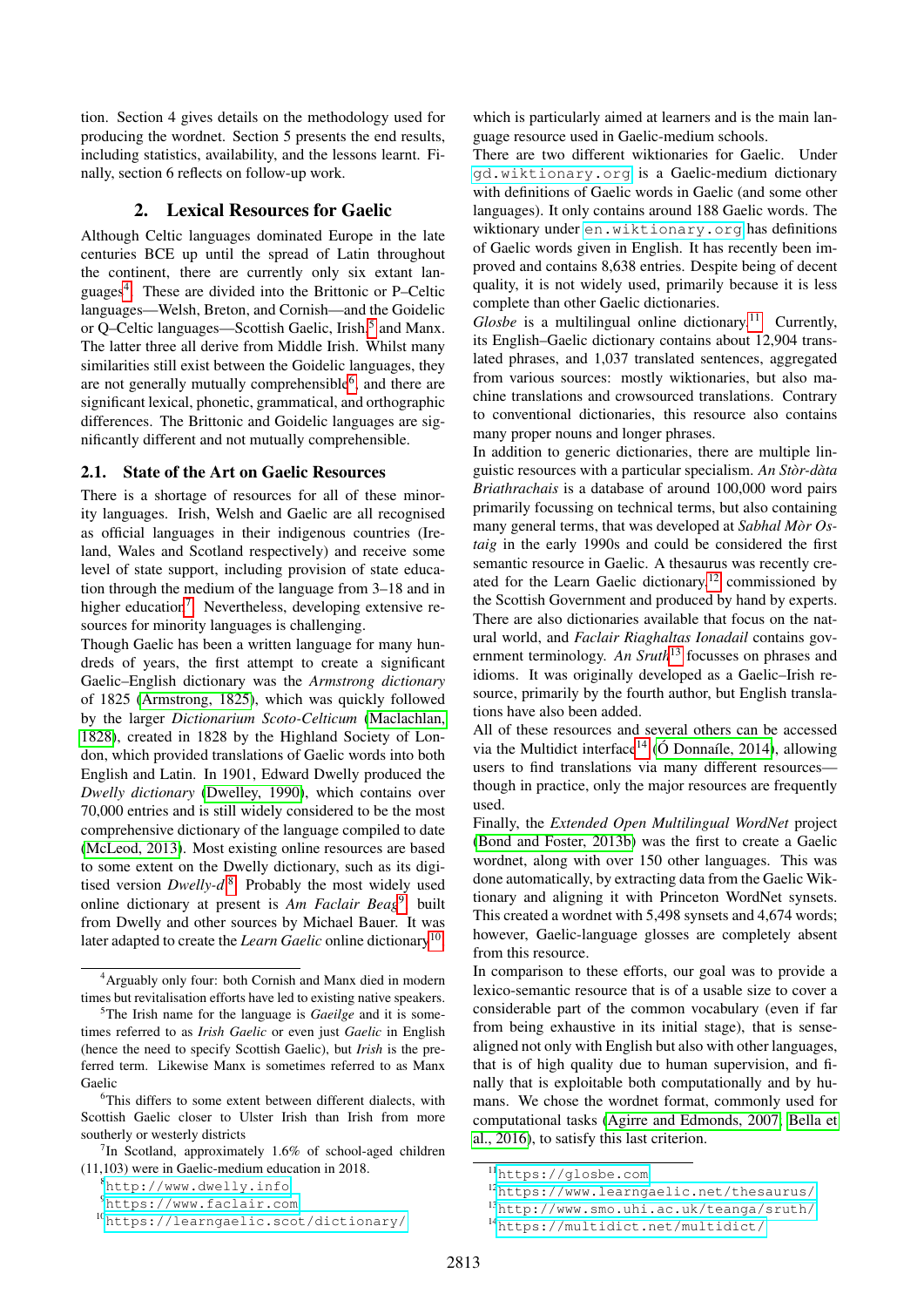#### 2.2. Wordnet Creation for Minority Languages

[\(Vossen, 1998\)](#page-7-6) argues that there are two major, fundamentally different ways of creating new wordnets, through what he calls the *expand* and the *merge* approaches. The first takes an existing wordnet as basis—usually the English Princeton WordNet as it is the most complete—and proceeds by providing translations for a carefully selected subset of synsets, based on both the source words and the gloss. Examples of efforts using this approach are [\(Pociello et](#page-7-7) [al., 2011\)](#page-7-7) for Basque or [\(Ganbold et al., 2018\)](#page-6-7) for Mongolian. The expand approach may be implemented in different modalities, such as expert sourcing (as in our case) or crowdsourcing as in [\(Ganbold et al., 2018\)](#page-6-7).

The second major approach takes one or more existing resources instead, such as monolingual thesauri and/or bilingual dictionaries, and builds a new synset hierarchy that is usually different from that of Princeton WordNet. This is the approach used by the wordnets generated in the *Open Multilingual Wordnet* project [\(Bond and Foster, 2013b\)](#page-6-4).

The choice of approach has a fundamental effect on the end result: in the case of expansion (translation), the new wordnet will be fully meaning-aligned with the source language (English), which is ideal for cross-lingual uses: as most wordnets are already aligned with PWN, we get bilingual translations to all those languages 'for free'. On the other hand, a certain linguistic bias is introduced by the fact that only meanings for which English lexicalisations exist will appear in the wordnet. In other terms, words culturally specific to Gaelic are likely to be omitted from the end result. In contrast, the merge approach may produce a less biased representation of the language; however, it is much harder to map *a posteriori* in a precise way to other languages.

Our work has adopted the expand approach as we considered interoperability with other languages a priority from a point of view of language preservation and the overall usefulness of the resource. A precise mapping to English was also necessary in order to be able to merge our translations with Wiktionary. Nevertheless, as we will show below, we did also address certain aspects of language diversity by explicitly representing *lexical gaps*: English words that have no lexicalisation in Gaelic and, vice versa, words that are specific to the Gaelic language and culture without English equivalents.

#### 3. Wordnets and the UKC

This section provides a brief background on the wordnet data structure, as defined for the original Princeton Word-Net (PWN) by [\(Miller, 1998\)](#page-7-1) and used more or less identically for hundreds of other languages. We also provide an overview of the UKC framework that we used to automate various steps of our work. For more details, we refer the reader to the respective articles [\(Miller, 1998\)](#page-7-1) and [\(Giunchiglia et al., 2018\)](#page-7-8).

Wordnets are rich and complex graphs that represent the lexicon of a language—the *words*—as well as word meanings formalised as *synsets*—sets of synonyms. Synsets are organised into hierarchies according to lexico-semantic relations such as hypernymy, meronymy, and troponymy. Wordnets often also provide other kinds of relations or classifications of lexical items.

The Universal Knowledge Core aggregates and extends the wordnets of the world [\(Giunchiglia et al., 2018\)](#page-7-8). It currently contains the wordnets of 340 languages. Beyond merely being a wordnet aggregator, the UKC provides importing, merging, and exporting mechanisms for language resources that we exploited in our work as described in the section below. It also extends the monolingual wordnet structure by cross-lingual knowledge [\(Batsuren et al.,](#page-6-8) [2019\)](#page-6-8), including a *concept layer* that reifies cross-lingual equivalence relations among synsets (word meanings) into supra-lingual concepts. It thus provides an effective word translation mechanism across all of its languages, which we exploit for the production of the Unified Scottish Gaelic Wordnet.

#### 4. Methodology

As evoked in section 2, we have adopted the expert-sourced expand approach to building our wordnet resource, i.e. a subset of words, glosses, and examples from the English Princeton WordNet were translated and validated by Gaelic language experts. Accordingly, the macro-steps of our methodology were as follows:

- 1. *translation task generation:* first we specified which subset of PWN to translate;
- 2. *translation:* the actual translation effort carried out by a Gaelic language expert;
- 3. *merge:* fusing the translation results with the words provided by the existing Wiktionary-based Gaelic wordnet;
- 4. *validation:* a subset of the translated terms was evaluated and corrected by a different language expert.

#### 4.1. Translation Task Generation

Wordnets are directed acyclic graphs where nodes correspond to synsets and edges to hyponymy relations. The graph is not entirely connected: the four parts of speech covered—nouns, verbs, adjectives, and adverbs—form separate partitions. In PWN 2.1, the proportion of noun, verb, adjective, and adverb senses is, respectively, 70%, 12%, 15%, and 3%: nouns clearly are the bulk of it. The noun graph itself is a connected graph with a single root node meaning 'entity' and a maximum depth of less than 20. Nodes (synsets) closest to the root are often abstract philosophical concepts such as 'physical object' or 'stative'. Right below one typically finds word meanings that, according to Rosch's cognitive theory [\(Rosch, 1999\)](#page-7-9), can be qualified as *basic level categories*: common everyday concepts such as 'dog', 'house', etc. Towards the bottom of the graph one enters into domain territory with a large number of specialised terms from medicine, zoology, etc.

Beyond the obvious constraint of the translator's limited availability, the following criteria were used when selecting the subset of English synsets to be translated:

- favour general language as opposed to domain terms;
- yet, cover much of the grey area between basic-level categories and domain terms, in order to increase the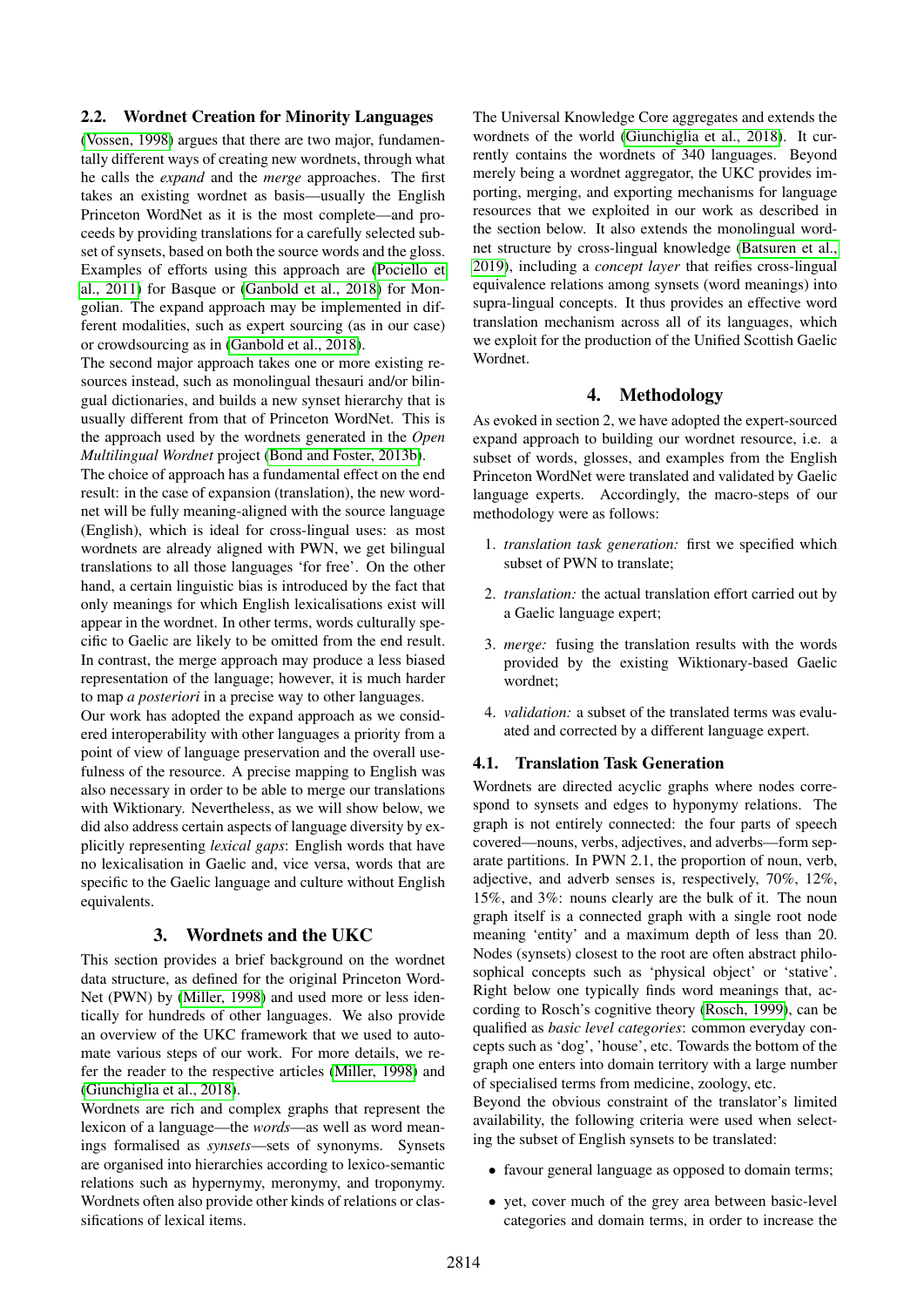vocabulary coverage of Gaelic with potential neologisms;

- do not overlap significantly with the Wiktionary-based wordnet (small overlaps were kept for cross-validation purposes);
- favour nouns and verbs (adjectives and adverbs would be translated in a later phase).

Translation tasks (i.e. subsets of synsets) were defined in terms of *subtrees*, that is, a root node that corresponds to a very general category together with all of its descendants. 13 such subtrees of noun synsets were selected, underneath categories such as *natural object*, *body part*, *feeling*, *event*, *food*, *location*, etc. Finally, a 14th set contained about 1,100 verb synsets corresponding to more commonly used verbs, as decided by language expert judgment.

The translation tasks were generated by exporting language data from the UKC as spreadsheets (one per subtree). One spreadsheet row was generated for each synset, containing the English synset ID, the English source lemmas, gloss, and example phrases, as well as empty slots for introducing the translated lemmas, glosses, and examples. The synsets were output in breadth-first order in order for the task to proceed from the more general gradually towards the more specific meanings.

#### 4.2. Translation

Translations were provided by the third author, a Gaelic professional translator (and poet and writer) with a strong past experience in dictionary translation for the Scottish Government. The following are the most notable instructions he was given:

- he was given the authority to decide to skip synsets or to stop translating a subtree entirely when he deemed the terms were becoming too technical and consequently of limited interest to non-specialist users;
- he was asked explicitly to identify *lexical gaps* (where no Gaelic lexicalisation exists) and take one of the following actions:
	- mark the synset as a lexical gap, while still providing a Gaelic gloss for it (that provides an approximation or explanation of the meaning),
	- invent a neologism, a new Gaelic word, clearly marking it for later identifiability.

Examples of Gaelic lexical gaps are *'spoonerism'* (i.e. the transposition of initial consonants in a pair of words), or *'to launder'* (money). Marking such non-existent Gaelic words as lexical gaps is a major feature of the wordnet, for several reasons. First of all, a clear distinction is made with respect to resource incompleteness: such Gaelic translations are not merely missing from the wordnet, but from the Gaelic lexicon itself. Secondly, lexical gaps are prime examples of cross-lingual *lexical diversity* and as such are a good starting point for diversity-related linguistic studies [\(Giunchiglia et al., 2017\)](#page-7-2).

The overall translation effort resulted in 10,583 word senses (words with one specific meaning) considered by the translator, out of which 1,614 were either skipped because they were too specialised or, in 733 cases, were marked up as lexical gaps in Gaelic. The remaining 8,969 senses were translated either into one or more existing Gaelic words (6,576, 74% of the translations) or else covered by a neologism coined by the translator (2,393, 26%). Furthermore, 8,030 synsets (97.4%) were provided a Gaelic gloss, and 264 (3.2%) of them an example phrase (the latter number is low with respect to Princeton WordNet, but is similar to other wordnets of the world that typically lack example phrases).

Most neologisms were created in a conservative manner: either as direct literal translations of the English lemmas, or using derivation. For example, new verbs were derived from nouns by adding the Gaelic word *dean ´* (to do / to make something) as prefix or the suffix *-ich* (similar to the English -ise / -ize) to existing words.

# 4.3. Merge

For the purpose of merging the translations with the Wiktionary-based Gaelic wordnet—produced by the *Extended Open Multilingual Wordnet* (EOMW) project [\(Bond](#page-6-1) [and Foster, 2013a\)](#page-6-1)—we used the importing and merge features of the UKC framework. The UKC already integrated the entire EOMW content, including Gaelic. As both the EOMW synsets and the translations are aligned with PWN synsets, technically the merge operation was straightforward.

The importing of translations into the UKC was executed in a fully monotonic way: if a newly translated word lexicalised an existing synset then it was added to it as a synonym, while if no such synset existed in the UKC then it was created on the fly. During this process we also stored the provenance of each synset and word (EOMW or the translator). Whenever the same lexicalisation was provided by both sources, they were fused but the provenance indicated both sources, a fact that we exploited in our validations and statistics.

This automated merge operation did not take into account the same word being provided by both resources but with differing orthographies. This is a relevant issue for minority languages in general, as words in such languages often do not have canonical orthographies prescribed by an authoritative source, or have more than one of them. For this reason, based on local dialects, the same word is often spelled in multiple ways. We have chosen not to eliminate such duplicates, as the presence of multiple acceptable orthographies contributes to the richness of the resource.

As the UKC formally represents phenomena of lexical diversity [\(Giunchiglia et al., 2017\)](#page-7-2), we also imported the lexical gaps marked up by the translator along with the regular synsets. These were formalised in the UKC as special synsets with a gloss but without a lexicalisation.

Finally, the export facility of the UKC was used to output the merged wordnet as a single spreadsheet that served as a basis for validation.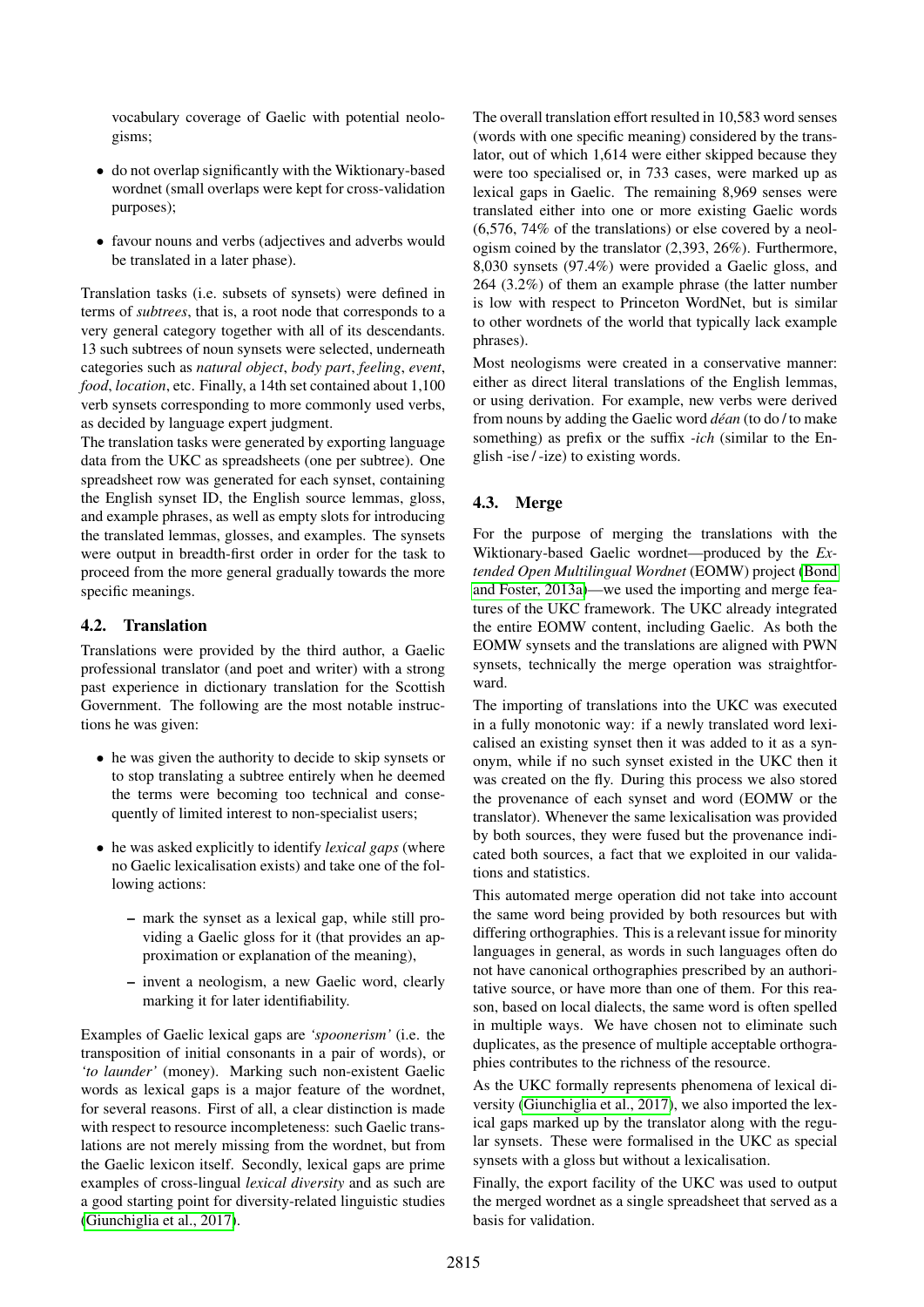| <b>Translations</b> | $\mathcal{G}_{\Omega}$ | <b>Neologisms</b>   | $\mathcal{G}_0$ |
|---------------------|------------------------|---------------------|-----------------|
| Correct             | 94.3                   | Correct and new     | 75.5            |
| Incorrect           | 4.7                    | Correct but not new | 17.1            |
| Unclear             | 1.0                    | Not accepted        | 7.4             |
| Gaps                | $\mathbf{q}_o$         | <b>Glosses</b>      | $\mathcal{G}_0$ |
| Confirmed           | 90.5                   | Correct             | n/a             |
| Word exists         | 9.5                    | Incorrect           | n/a             |

<span id="page-5-0"></span>Table 1: Validation results on translations (already existing Gaelic words), neologisms, gaps, and glosses (still under validation).

#### 4.4. Validation

Our validation method explicitly and formally addressed individual word translations and their quality, as well as neologisms and lexical gaps. It also considered in a nonexhaustive manner the translations of glosses.

There were two reasons for validation happening after merging. Firstly, it allowed the two resources to validate each other through 'inter-wordnet agreement': we excluded word senses that overlapped between the two sources (the same word expressing the same meaning), automatically considering them as correct. There were 362 such cases of overlap (3.5% of all translations). Secondly, it allowed a global qualitative evaluation of the entire merged wordnet. Beyond this global overview, we purposefully excluded the Wiktionary-derived words from word-by-word validation because that resource has already been evaluated in [\(Bond](#page-6-1) [and Foster, 2013a\)](#page-6-1) and its contents are not part of our contribution.

The validation was carried out by the fifth author, a native speaker and language expert with experience in professional translation tasks for the Scottish Government. She was contracted to carry out the following tasks:

- *translated words:* validate the correctness of all translated words by marking them up as *correct*, *incorrect*, or *unclear* for borderline cases, and by providing alternative translations for incorrect ones;
- *neologisms:* validate all proposed neologisms by marking them up as *correct*, *correct but not new* (in case the supposedly new word or expression already existed), or *not accepted* (in case another Gaelic word already existed to express the meaning or the validator did not consider it as a desirable suggestion for any other reason);
- *gaps:* validate the meanings marked as lexical gaps by the translator, either as confirmed gaps or as non-gaps due to an existing lexicalisation, which the validator needs to indicate;
- *glosses:* provide a fast and possibly non-exhaustive validation of glosses, addressing only evident mistakes and omissions;
- *global overview:* provide a global, qualitative overview of the merged wordnet resource as a whole.

In total, validation addressed all 8,969 translated word senses, including 2,393 neologisms (that is, 26.7% of all

|                | <b>USGW</b> | Transl. | <b>EOMW</b> |
|----------------|-------------|---------|-------------|
| Words          | 10,187      | 6,459   | 4,371       |
| <b>Senses</b>  | 15,143      | 8,969   | 6,657       |
| $-Noun$        | 12,181      | 7,487   | 4,780       |
| $-$ Verb       | 1,872       | 1,097   | 777         |
| -Adjective     | 948         | 9       | 939         |
| $-Adverb$      | 176         | 14      | 162         |
| <b>Synsets</b> | 13,617      | 8,911   | 5,132       |
| Glosses*       | 8,030       | 8,030   | 0           |
| Examples*      | 265         | 265     | 0           |
| Lexical gaps   | 664         | 664     |             |

<span id="page-5-1"></span>Table 2: Statistics on the (merged and validated) Unified Scottish Gaelic Wordnet, as well as on its two sources  $(* = still under validation).$ 

translations provided!). The results can be seen in Table [1.](#page-5-0) On existing words, the correctness was found to be 94.3% while on neologisms it was 92.6% (although not all of the neologisms deemed correct were found to be actually new, as shown in table [1\)](#page-5-0), and on lexical gaps it was 90.5%. The overall before-validation accuracy was thus 93.1% (again, excluding the EOMW entries that were not evaluated). We consider these results to be a strong evidence of the high quality of the translator's work. Considering that for each incorrect translation the validator provided a correct alternative, the correctness of the final result is very close to 100% (assuming the validator's suggestions to be correct). Globally and qualitatively, the validator found the new translations to be of higher register (i.e. more formal) then the Wiktionary entries. Some of them, while technically correct, were deemed less recognisable to speakers than the Wiktionary equivalents. The validator also pointed out that additional synonyms could still be provided for many of the translated synsets. For translations considered as mistakes, we gathered the following statistics from the validator's comments: 68% of the mistakes were spelling mistakes, 13% typos, 3% words that were deemed too rare with a much more common alternative available, and the rest (16%) disagreements on the meanings of specific words.

#### 5. Results, Statistics, and Discussion

Table [2](#page-5-1) contains statistics on the final, merged and validated wordnet resource.

In order to give an impression of the size of the resource with respect to other wordnets, we have computed the rank of our wordnet with respect to all other wordnets found in the EOMW (which incorporates most wordnets in the world). By the number of words, our wordnet ranked 30th while by (English-aligned) synsets it was the 25th largest resource, among over 1,000 wordnets.

Table [3](#page-6-9) provides additional insights into the properties of the wordnet, and also compares it to Princeton WordNet, the most complete such resource. Thus, our USGW has its fair share of verbs but is relatively poor in adjectives with respect to the PWN (that has 15% of adjectives), which should be addressed in future work. The *average polysemy* (how many meanings a word has on average) of USGW is 1.49, slightly higher than that of PWN (1.33). This is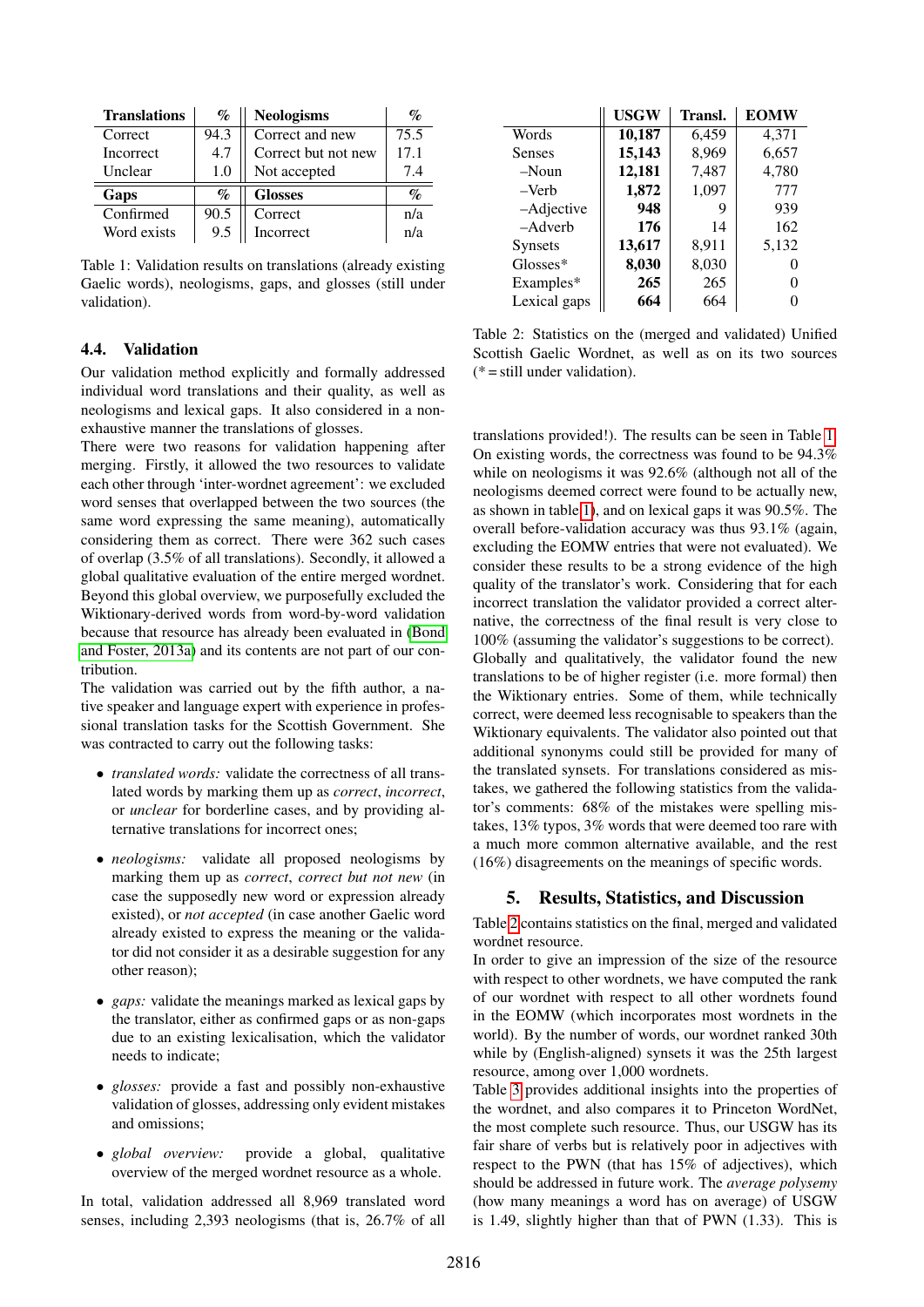|              | <b>USGW</b> | Transl. | <b>EOMW</b> | <b>PWN</b> |
|--------------|-------------|---------|-------------|------------|
| Avg polysemy | 1.49        | 1.37    | 1.52        | 1.33       |
| Avg synonyms | 1.17        | 1.08    | 1.30        | 1.76       |
| Noun senses  | 80%         | 83%     | 72%         | 70%        |
| Verb senses  | $12\%$      | 17%     | 12%         | 12%        |
| Adj. senses  | 6%          | $0\%$   | 14%         | 15%        |
| Adv. senses  | $1\%$       | $0\%$   | 2%          | 3%         |

<span id="page-6-9"></span>Table 3: Comparison of statistics computed on the Unified Scottish Gaelic Wordnet, its source components, and Princeton WordNet 2.1.

probably due to the incomplete coverage of predominantly monosemous specialised terminology contained in PWN. The average number of synonyms (how many lexicalisations per meaning) is 1.17, much lower than in PWN (1.76). This is partly due to our translator having added a low number of synonyms to each meaning (the value is a mere 1.08 for the translated content).

After validation, the final number of neologisms is 1,807, which still amounts to 20% of the translated content and to 12% of the entire USGW. We hope that this significant amount of new content might be beneficial for the continued use of the Gaelic language.

The merged wordnet resource is described and is download-able from the web.<sup>[15](#page-6-10)</sup> For the first published version, we used the triple-based file format of the Open Multilingual Wordnet, where each triple describes a synset:

#### (*princetonSynsetId*, *property*, *value*).

However, we extended the triples into quadruples, the fourth element indicating the provenance of the information within the merged wordnet (either EOMW or our own effort):

#### (*princetonSynsetId*, *property*, *value*, *provenance*).

A second file published contains 664 validated Gaelic lexical gaps. The format used is exactly the same as for lexicalisations, the only difference being that for gaps the lemma indicated is always the string 'GAP'.

A third file contains another 73 lexical gaps, this time in English: these Gaelic words without English equivalents were provided by our validator. Examples of Gaelic-specific words include *'onfhadh'* (meaning *the raging sound of the sea*) and *'turadh'* (meaning *when the rain stops*). As these meanings have no equivalent in PWN, they are not associated with any existing synset ID. Nevertheless, they are incorporated into the UKC database as new, Gaelic-specific concepts.

In the future we intend to publish the resource in other standard wordnet formats that allow for greater expressivity (e.g. in terms of metadata).

### 6. Conclusions and Future Work

We consider the Unified Scottish Gaelic Wordnet to be a significant addition to existing Gaelic language resources: it mostly contains original content of very high quality, it is made available for free download and use, it is sensealigned with the wordnets of over 1,000 other languages of the world, and it is computer-processable, allowing its exploitation for natural language understanding or any other application on Gaelic.

As future work, we foresee the need to extend the coverage of adjectives and adverbs within the resource, which are currently rather weakly covered. We also wist to extend the list of (currently 73) Gaelic-specific (or Celtic, etc.) concepts and the corresponding English lexical gaps. Such gaps cannot be discovered through an English-to-Gaelic translation-based approach and have to be collected using different approaches. We foresee the identification of such concepts, their formal representation, and their integration into the UKC resource to be part of our future research on language diversity [\(Giunchiglia et al., 2018\)](#page-7-8).

#### Acknowledgements

This research was funded by the University of Edinburgh through the DReaM Group EPSRC Platform Grant EP/N014758/1, as well as by the University of Trento through the InteropEHRate project. InteropEHRate is funded by the European Union's Horizon2020 Research and Innovation programme under grant agreement number 826106.

# 7. Bibliographical References

- <span id="page-6-5"></span>Agirre, E. and Edmonds, P. (2007). *Word sense disambiguation: Algorithms and applications*, volume 33. Springer Science & Business Media.
- <span id="page-6-2"></span>Armstrong, R. (1825). *A Gaelic Dictionary: In Two Parts I. Guelic and English. - II. English and Gaelic*. Number v. 1. Duncan.
- <span id="page-6-8"></span>Batsuren, K., Bella, G., and Giunchiglia, F. (2019). Cognet: A large-scale cognate database. In *Proceedings of the 57th Annual Meeting of the Association for Computational Linguistics*, pages 3136–3145.
- <span id="page-6-6"></span>Bella, G., Zamboni, A., and Giunchiglia, F. (2016). Domain-based sense disambiguation in multilingual structured data. In *The DIVERSITY Workshop at ECAI 2016, The Hague, The Netherlands*, page 53.
- <span id="page-6-1"></span>Bond, F. and Foster, R. (2013a). Linking and extending an open multilingual wordnet. In *Proceedings of the 51st Annual Meeting of the Association for Computational Linguistics (Volume 1: Long Papers)*, pages 1352–1362.
- <span id="page-6-4"></span>Bond, F. and Foster, R. (2013b). Linking and extending an open multilingual Wordnet. In *Proceedings of the 51st Annual Meeting of the Association for Computational Linguistics (Volume 1: Long Papers)*, pages 1352–1362, Sofia, Bulgaria, August. Association for Computational Linguistics.
- <span id="page-6-0"></span>Census. (2011). Scotland's census 2011: Gaelic report (part 1).
- <span id="page-6-3"></span>Dwelley, E. (1990). *The Illustrated Gaelic-English Dictionary*. French & European Publications, Incorporated.
- <span id="page-6-7"></span>Ganbold, A., Chagnaa, A., and Bella, G. (2018). Using crowd agreement for wordnet localization. In *Proceedings of the Eleventh International Conference on Language Resources and Evaluation (LREC 2018)*.

<span id="page-6-10"></span><sup>15</sup>[http://ukc.disi.unitn.it/index.php/](http://ukc.disi.unitn.it/index.php/gaelic/) [gaelic/](http://ukc.disi.unitn.it/index.php/gaelic/)